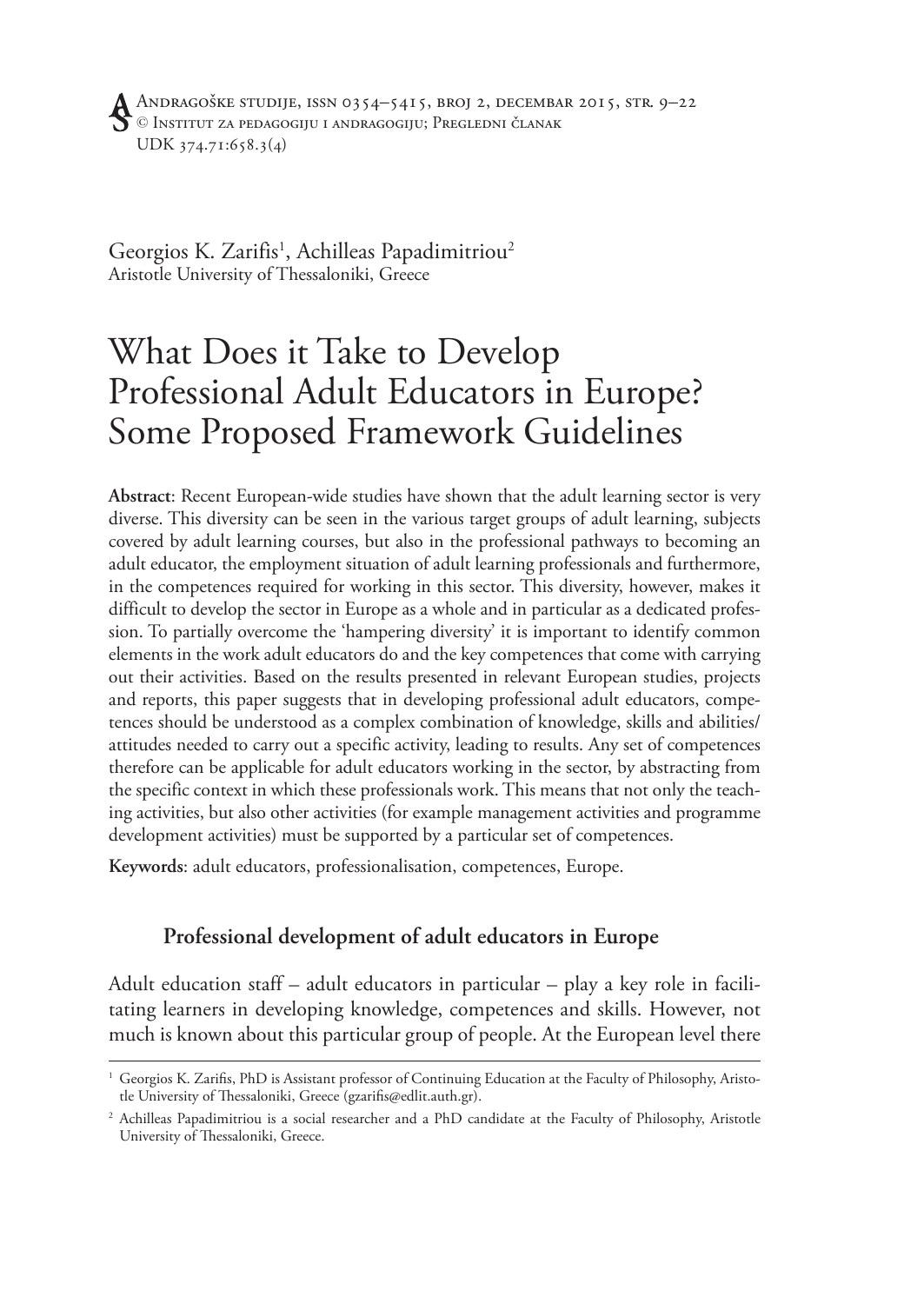is a lack of information about various aspects of their professional status. The issue of professionalisation of the field of adult education in Europe has been a source of intense debate and controversy since 2000 and certainly after the European Commission's policy document *'Action Plan on Adult Learning: it is always a good time to learn*' (European Commission, 2007<sup>a</sup>) that sets out how Member States and other stakeholders can be supported to improve, implement and develop efficient adult learning systems, and to monitor their results. Although this debate has been erratic across the European nations and perhaps more intense in some areas (Nuissl & Lattke, 2008), it comprises a notable contradiction. This contradiction lies in the fact that adult educators in Europe are labeled as professionals. The reality however is different and if we are to consider any direction towards the professionalisation of adult educators, we need to reflect on the realities of these people; and there is nothing that better describes these realities than their employment conditions.

Professional development of adult educators in Europe poses a number of challenges, many of which are not as justifiable as others*.* This is partly because the policies that have been developed in the adult education (AE) field so far have addressed only a limited number of the issues in a rhetorical manner without going deep into the heart of the matter (see for example European Commission, 2000, 2001, 2003, 2006<sup>ab</sup> and 2007<sup>ab</sup>; European Council, 2002 & 2009); and partly because the field of AE itself is so fragmented and incoherent that is almost impossible to address a shared concern for those providing services in it. Across Europe the articulation of the field differs considerably, although a broad distinction between vocational education and training (VET) on the one hand and liberal or general adult education on the other is more applicable, without considering of course the variety of beneficiaries and multitude of relevant programmes, in terms of formal and non-formal provision. Although the spectrum of adult education staff is extremely broad both in terms of provision and of employment conditions – which is not surprising given the assimilation of adult education in all sectors of society, both public and private – there is one issue that seems to stand out in this debate; this is the intense discussion on the competences and skills needed by those working in certain posts in the field. According to Nuissl (2009, p. 129), this debate is less intense in European countries where the institutional structure of adult education is less developed, but even there it has already started (see Zarifis, 2009 & 2012).

Based on the current debate the purpose of this paper is to propose some guidelines for building a framework for identifying the various sets of competences that adult educators in Europe need, in order to develop their professional capacity and status in the field. These guidelines are based on previous work that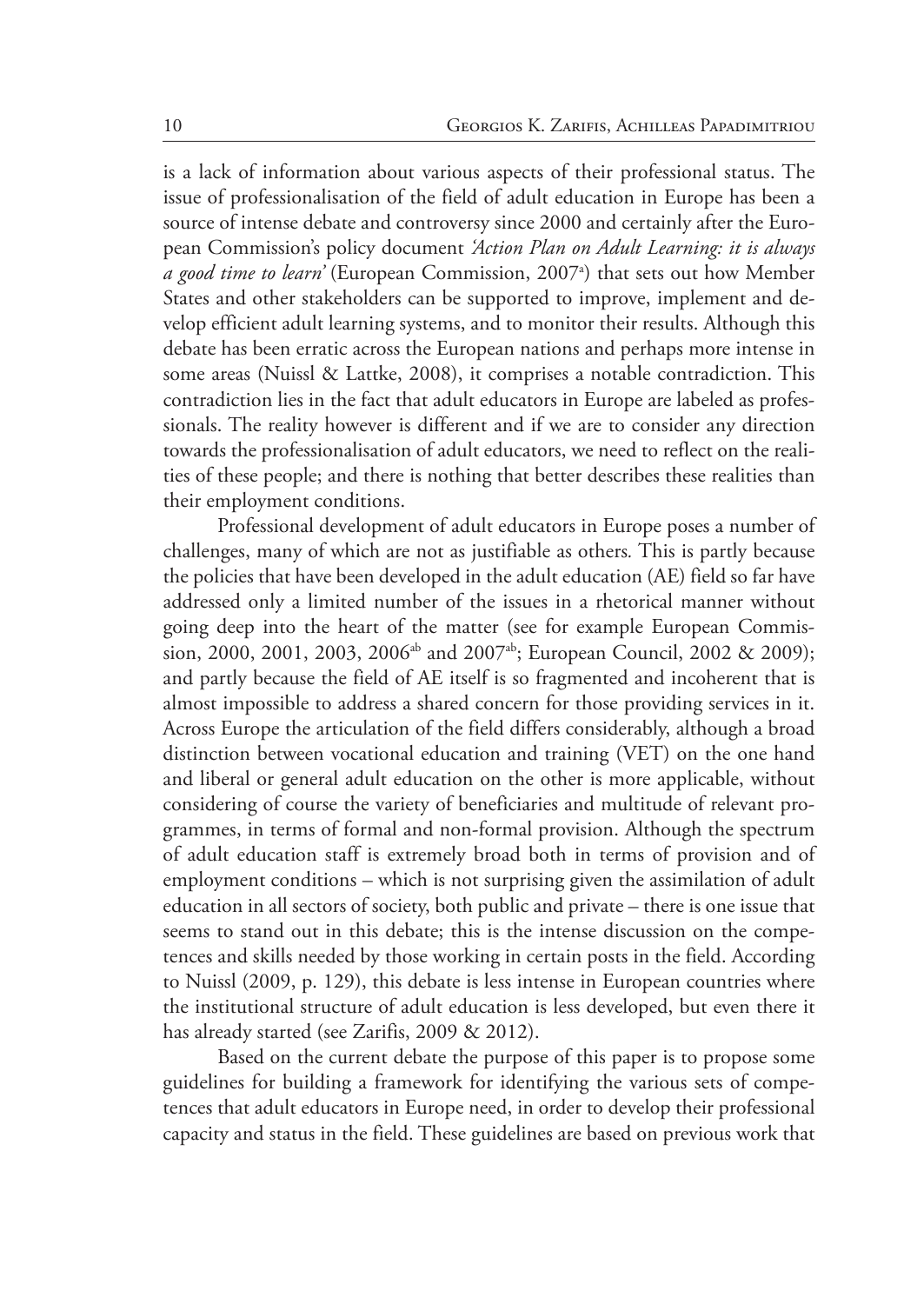is visible in a number of research studies and relevant EU-funded projects, and brings together the essence of these approaches through a four-lens perspective for classifying the relevant competences for adult educators. The main argument in the chapter is that being (and becoming) a professional adult educator does not simply entail mastery of a certain array of skills and competences (including psycho-pedagogical ones); it is essentially a social process by which any occupation transforms itself into a profession of the highest integrity and competence on the basis of acquiring certain traits and qualities through constant reflection, up-skilling through systematic and regulated education and training, validation of those competences acquired in the workplace, exchange of experience and networking with beneficiaries and other professionals. Before we proceed with the specifications of the proposed framework guidelines, we consider it essential to attend to some of the issues that relate to the current debate. For adult educators the question of "professional development", "professionalisation" and/or "professionalism" became more legitimate after the release of European Commission's Communication on *'Making a European Area of Lifelong Learning a Reality'* in 2001 (see European Commission, 2001, pp. 12 & 23–25).

Nuissl (2009, pp. 127–128), in his attempt to analyse the trends and challenges in the professional development of adult educators in Europe, suggests that if "professionalism" in adult education is discussed at all, then the debate usually refers to one particular sector within adult education (i.e. vocational education and training) rather than to the whole picture, and poses a valid question by suggesting that the expression "professional development" of adult educators already suggests that there is  $-$  or might be  $-$  a "profession" of adult education; but is this the case with adult educators?

The "professionalism" of adult educators (teachers, instructors, vocational trainers) largely relies on their certified competences (academic and/or those applied in practice) that are not essentially related to psycho-pedagogical aptitude or educational expertise, while the lack of professional associations, or a community of practice for that matter, that would operate as a (self-) regulating supervisory body, does little to promote the professional status of those working in the field. In this respect it would be legitimate to suggest that adult educators could be classified as semi-professionals as they lack one or more of the traits of other valid professions. In particular, the relation between occupational groups and the possibility to exclusively apply their own developed knowledge and skill within their occupational practice constitutes a trait that a semi-profession cannot live up to, and this is much the case with adult educators. Although this condition need not necessarily be thought of as causing functional inadequacy for those working in the field since it does not create any demarcation leading to occupa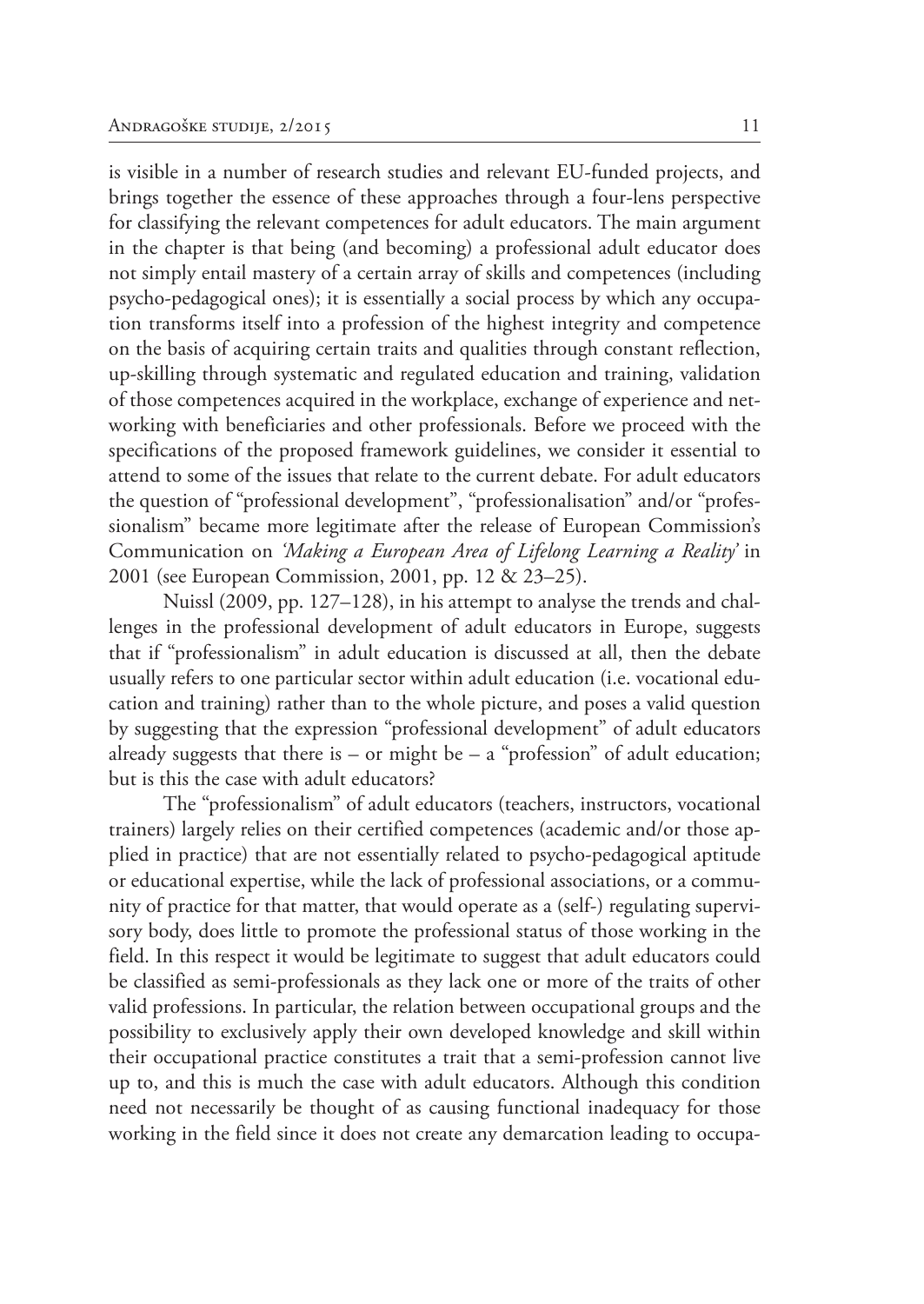tional closure – especially considering that adult educators in Europe come from all realms of professional life and experience – it does raise the need for a flexible framework of competences that will effectively allow those working in the field to consider their beneficiaries, their roles, tasks and duties and essentially create the basis for developing communities of practice based on their work domains (i.e. vocational training, second-chance education, education for social cohesion, culture and arts education, etc.). Before explaining more about the necessity for such a framework it is equally important to understand how the adult education sector is structured in Europe and how it affects the status and socio-economic position of adult educators as well.

### Constructing a "competence profiling" agenda

Policy rhetoric does not pursue the professionalisation aspects of adult educators in a realistic manner. It discusses the "label", but it does not orientate towards the "processes" that can create the conditions for adult educators to become professionals. This is because policy language places too much stress on the results of the adult learning process as the major quality element of the adult education practice, making the adult educator liable for the adult learners' attainment of learning outcomes. This approach has somewhat occupied the discussion on adult educator professionalisation by focusing on the development of professional competences that will ensure quality in the field. What policies do not discuss however is which these competences are and how can they be identified in the multitude of adult education settings that exist in Europe.

According to Nuissl (2009) and Zarifis (2012) the *employment conditions* of adult education staff in general are more or less insecure everywhere in Europe. A permanent full-time job in adult education is the exception rather than the rule in all European countries. However, we lack reliable data in this regard. Not even the numbers of staff working in adult education are available in most countries, even less so are data on further details of their working conditions. Many adult education staff members do not even consider themselves as adult educators, but rather as belonging to a certain social or business context (see Nuissl, 2009, p. 129). This is especially true in cases when the adult education activity is related to organisational contexts such as companies, cultural institutions and associations, or when the adult education activity represents only a part of the work involved in the job. So, virtually in no country can we find a debate on adult education as a profession. What can be seen though in many cases is an intense debate on the competences and skills needed by people working in certain jobs in the field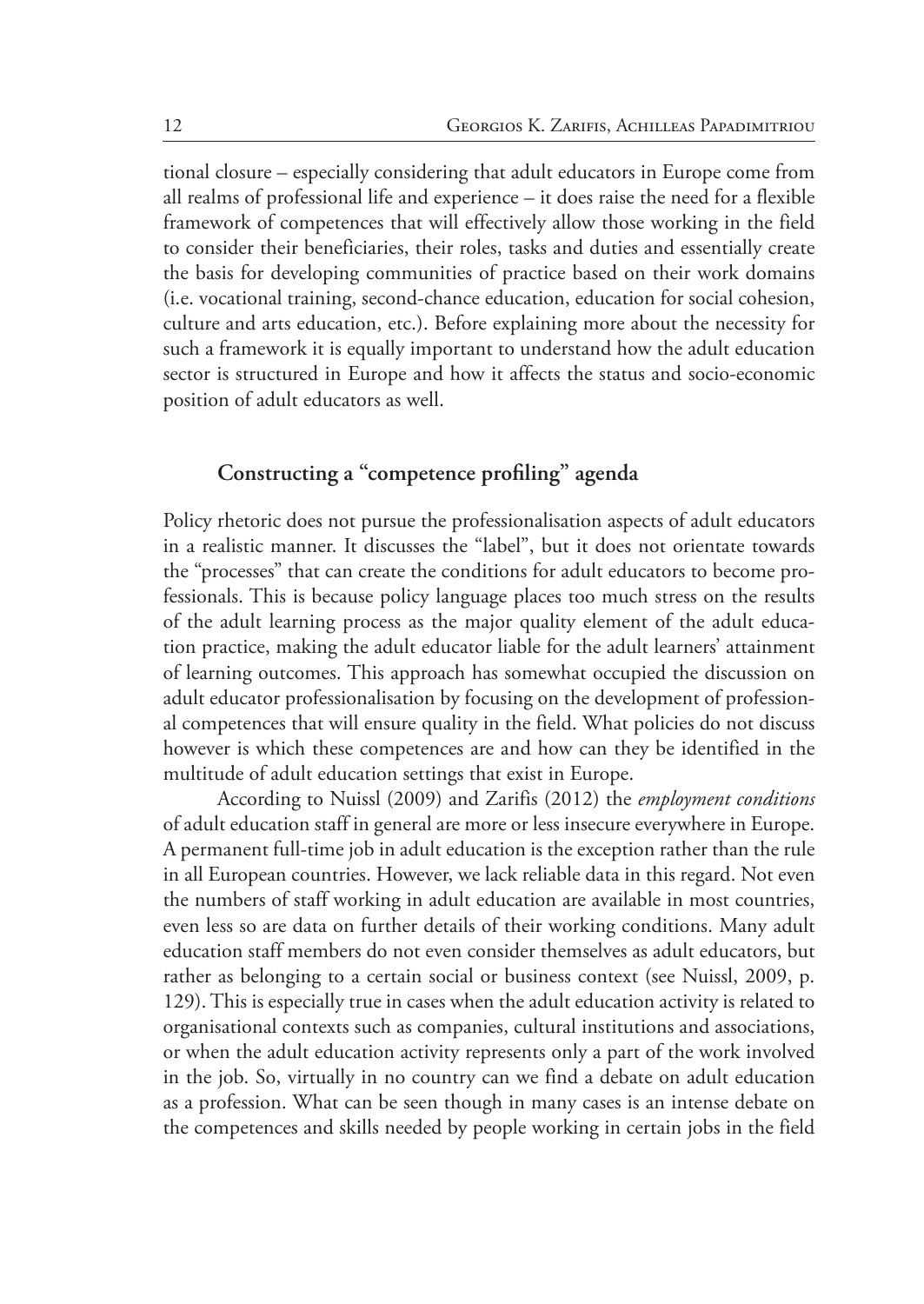of adult education. Considering the above it is our conviction that we need to readdress the agenda of this debate from this point onwards (hence examining ways on how to identify and frame the required competences for adult educators in Europe) in order to gradually unfold the social and economic repercussions of their employment status in the field of adult education, instead of unduly deliberating on their alleged professionalism.

For some European scholars and researchers in the field like Milana & Skrypnyk (2009), Zarifis (2009 & 2012), Lattke (2005), Lassnigg (2011), Egetenmeyer & Kapplinger (2011) and Maier-Gutheil & Hof (2011) the contradiction in the professionalisation agenda is visible in the majority of the relevant literature, that is primarily concerned with descriptive and analytical accounts of the field in which people earn their living as adult educators, and ongoing processes of professional validation and quality assurance in some European countries. The relevant literature also stresses that, similarly to other occupational fields, professionalism, or to be more precise professional behaviour in adult education is being affected by rapid socio-political changes; dissimilarly, however, unfolding the concept of professionalism in adult education is more complex (see Jütte et al., 2011). We can therefore argue that conceptualising adult education as a distinct professional field is of little use when discussing professionalism, as there are several occupations that exist in the field. Some of these occupations are semiprofessions, with few having reached a full-fledged professional status and others progressing in this direction (see Nuissl, 2009). In readdressing the agenda of professionalisation of adult educators in Europe it may be fruitful therefore to focus on the *needs* of adult educators performing specific roles, e.g. teaching adults, rather than on the type of occupation they hold (see Bernhardsson & Lattke, 2011). This will justify to a large extent the necessity to examine ways on how to identify and frame the required skills and competences for adult educators. Recent studies (see DIE, 2009; Research voor Beleid, 2008; Buiskool et al. 2009 & 2010; Egetenmeyer & Nuissl, 2010) show that the adult education sector is very diverse. This *diversity* can be seen in the various target groups of adult learning, subjects covered by adult learning courses, but also in the professional pathways to becoming an adult educator, the employment situation of adult learning professionals and furthermore, in the competences required for working in this sector. This diversity also makes it difficult to develop the sector as a whole and in particular as a dedicated profession.

To partially overcome the 'hampering diversity' as Buiskool et al. (2010) suggest it is important to identify common elements in the work adult educators do and the key competences that come with carrying out their activities. There is today a sufficient variety of relevant studies ('*Key Competences for Adult Learning*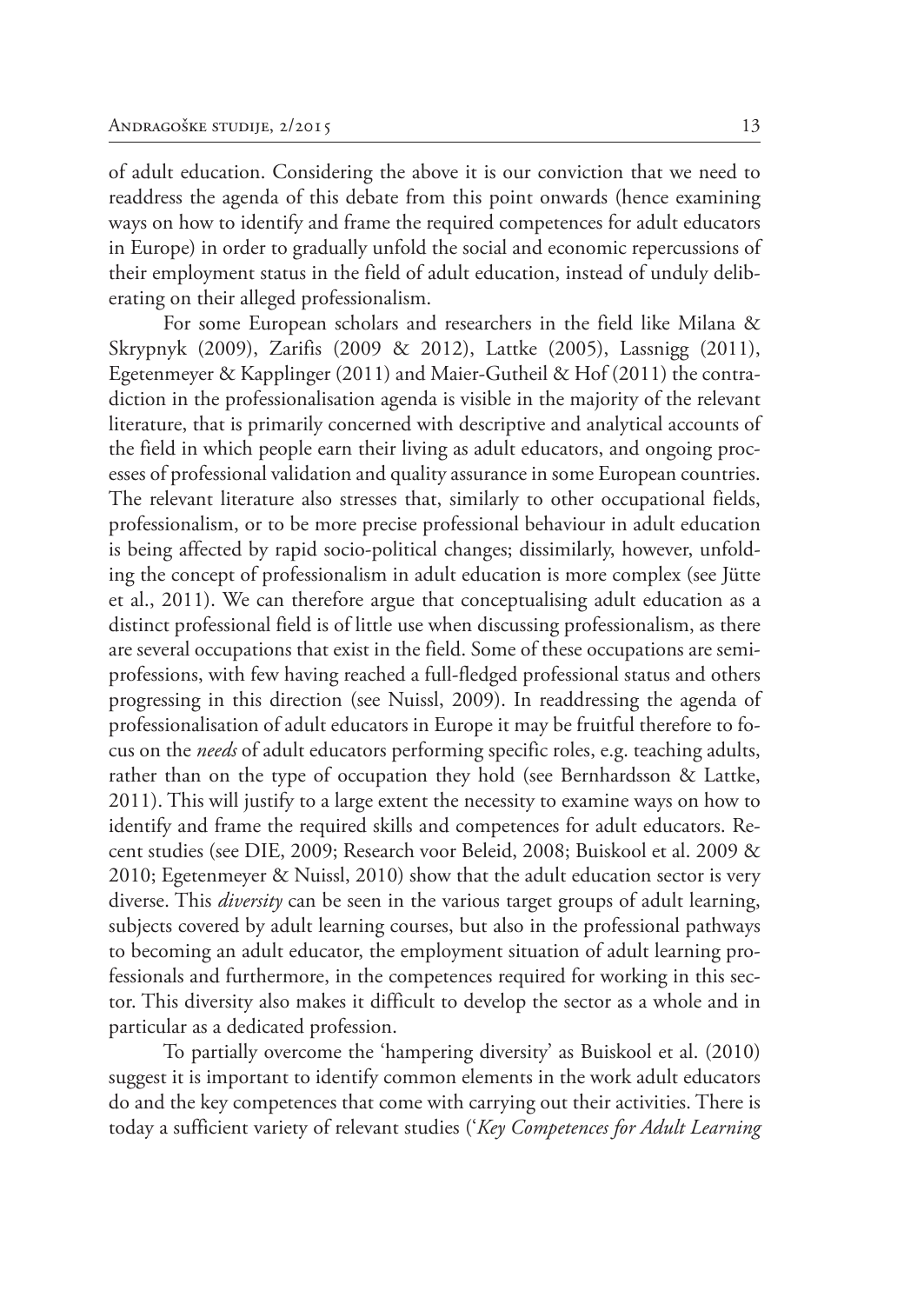*Professionals: Contribution to the development of a reference framework of key competences for adult learning professionals*', 2010; '*Adult Learning Professions In Europe – ALPINE*', 2008), and results from EU funded projects *('AGADE – A Good Adult Educator in Europe'*, 2004–2006; '*Flexible Pathways for Adult Educators between the 6th and 7th Level of the EQF – Flexi-Path*', 2008–2010; '*QAct – Qualifying the Actors in Adult and Continuing Education*', 2006–2007; '*VINEPAC – Validation of informal and non-formal psycho-pedagogical competencies of adult educators*', 2006–2008) that can help us identify the competences needed by adult educators which can be found in job descriptions of individual organisations, the learning outcomes of specific educational programmes, and where available in qualification structures at national level. So, besides the already mentioned conditions of employment status of adult educators, their specific needs, and the sectoral diversity in the field, there is another element that we need to consider; this is the element of *comparability*. Identification of a comparable set of competences however in the European context proves extremely complicated considering the previous conditions.

Yet, comparability of competences in the European context is essential for understanding the consequence of all three conditions in this debate (hence adult educators' needs, sectoral diversity in the field and the employment situation); in order to do so we need a substrate of elements for delineating and classifying these comparable competences. Moreover in identifying a set of comparable competences, it would be advisable to start with the wealth of information already available and derive the 'common elements' from that which has already been developed. This substrate has partly been developed and is presented in the study report *"Key competences for adult learning professionals: Contribution to the development of a reference framework of key competences for adult learning professionals"* (Busikool et al. 2010, p. 9). According to Buiskool et al. (2010, 10) competences should be understood as a complex combination of knowledge, skills and abilities or attitudes needed to carry out a specific activity, leading to results. It is from this position that we consider the profiling of comparable competences as an essential step towards reframing the debate on the professionalisation of adult educators in Europe. This process of profiling essentially eschews complex technicalities and sociological jargon and focuses only on three rudiments: competence identification, competence modeling, and competence assessment. These basic elements are described by Buiskool et al. (2010) in detail and will be partly used here as the basis for developing our proposed framework guidelines for the identification and modeling of adult educators' competences in Europe. For the purpose of this chapter we prioritise the first two rudiments because the last one –competence assessment – refers to checking whether the set of competences is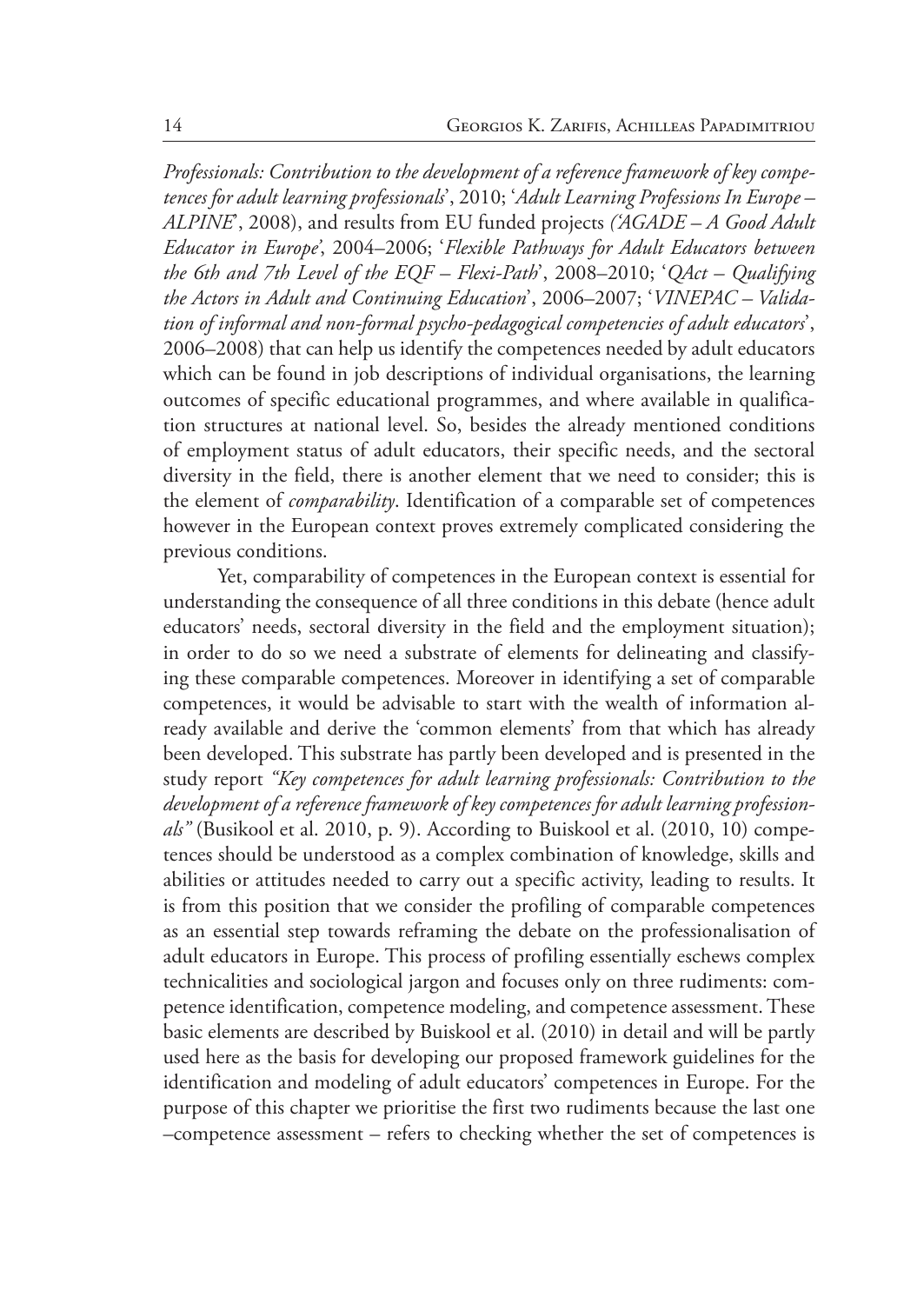complete, consistent and workable for supervisors in the sector, professionals and other stakeholders.

## **Proposed framework guidelines for identifying key professional competences for adult educators in Europe**

In the next paragraphs we elaborate on some proposed framework guidelines for identifying key professional competences for adult educators in order to develop their professional capacity and status in the field. The proposed framework guidelines attempt to bring together the core of various approaches that are evident in the results of a number of EU-funded projects and study reports such as "*Adult Learning Professions In Europe – ALPINE"* (2008) and *"Key competences for adult learning professionals: Contribution to the development of a reference framework of key competences for adult learning professionals"* (2010), through a capacitybuilding perspective.

The premise on which the proposed framework guidelines rest, is the assumption that comparability of professional competences is possible at a European level only if we consider the multiplicity of three intertwining factors; these are the *work domain* (where adult educators work), the *clients and/or beneficiaries* (the learners to whom the service is addressed), and the *tasks and duties* to which adult educators need to respond in order to provide the best possible service (this essentially addresses the quality element of adult educators' work). Research in the area so far shows that there is essentially a set of four broad employment areas or work domains in which competence develops (or needs to be developed) for adult educators in Europe. These include the vocational education and training work domain (initial or basic, continuing, in-service, on-the-job, etc.), the secondchance education work domain (basic adult education, literacy, etc.), the social cohesion work domain (education for immigrants, unemployed, those in need or the socially deprived, etc.), and the liberal education work domain (open access education for all, culture and arts, education for personal development, education for empowerment, etc.). In each work domain however, different challenges may arise for adult educators, based on the needs of their clients or beneficiaries (adult learners). Along this line one can easily suggest that the tasks and duties to which adult educators need to respond when they work, for example, with older adults in the continuing vocational training work domain, are essentially different from those when working with older adults with physical disabilities in the social cohesion work domain, or when working with older adults in the liberal education work domain, or with older immigrants in the social cohesion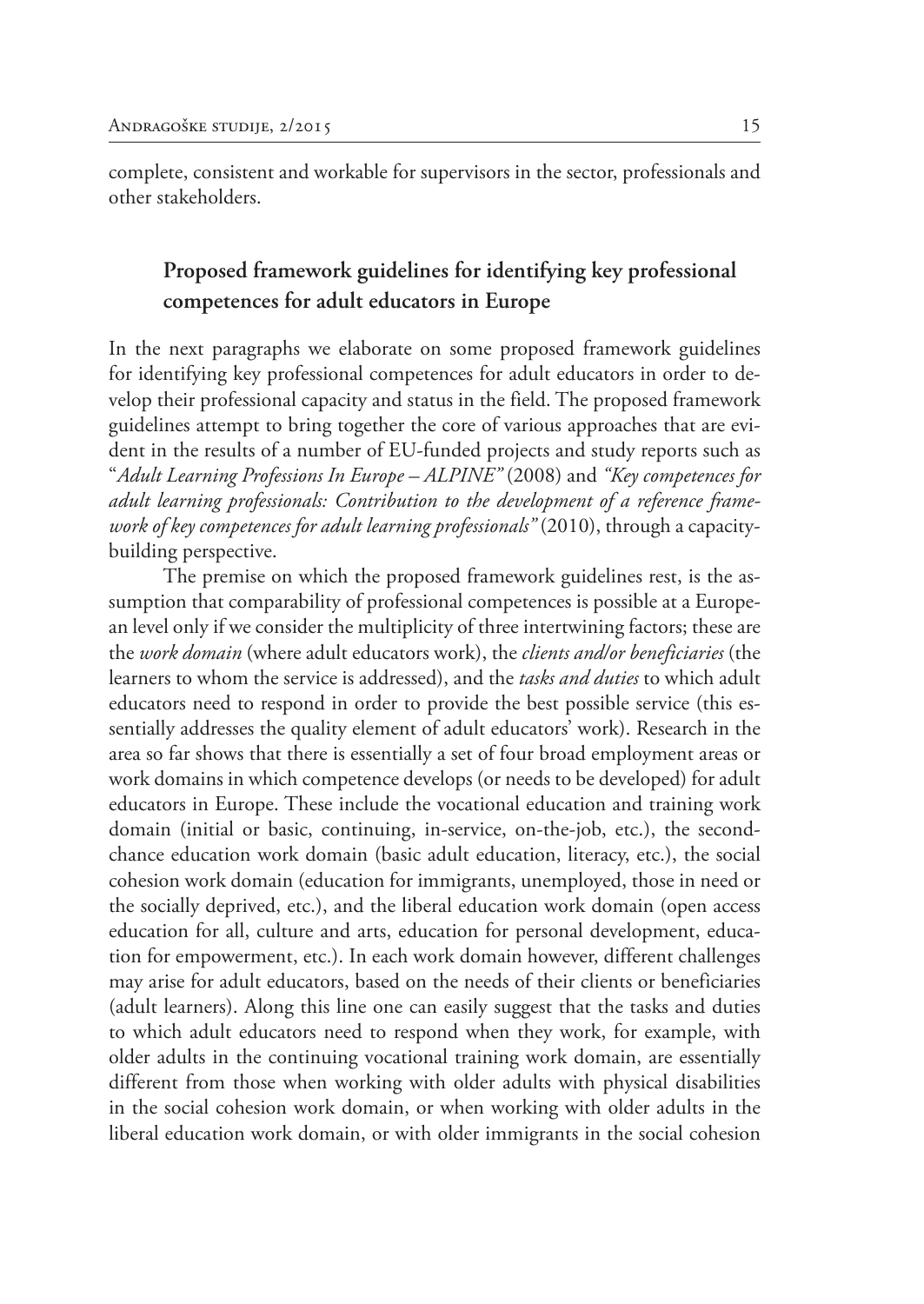work domain. This in essence demands an approach that does not contain professional competences for adult educators in a labels list, however exhaustive (i.e. being reflective, knowledgeable, assess needs, have teaching skills, gaining trust/ commitment, manage crises, etc.), but provides an understanding of the contextual changes that influence the competences relevant for them. Let us not forget that professional competences depend on the context in which adult educators are working. Considering the element of comparability of these competences in the European context however, we are faced with another challenge in framing them. Instead of randomly identifying comparable competences based only on the employment or work domain context, we also need to consider those broad areas for *capacity building* in which skill and competence need to be developed. Capacity building is used in this context to refer to the concept of development that focuses on areas for enhancing adult educators' abilities that will allow them to achieve measurable and sustainable results. To this end we recognise four such areas that also serve as lenses in identifying comparable competences (Zarifis & Papadimitriou, 2014, pp. 156–157).

The first lens is that of *human capital*. Our interest is on how skills and competences need to develop in adult educators. For the last half century, the concept of human capital has become thoroughly integrated into theoretical and empirical studies in economics and other social sciences – so much so that policy makers routinely pick up on it and infuse discussions on a wide variety of policy areas with this terminology. At the same time, much of the discussion both in research and in its public incarnations has been reduced to very simplistic shells of the underlying ideas. In most cases, investment in human capital is measured simply by spending on education or other training activities. This reduction to the matter of spending is perhaps even more prevalent in theoretical work. These narrowed perspectives have resulted largely from efforts to develop testable hypotheses, and they represent clever and powerful adaptations to available data. But there is now substantial reason to believe that many of the models and perspectives used have been seriously distorted in the process.

The second lens is that of *social capital*. Our interest is in network construction and in knowledge acquisition within adult education networks, how knowledge transfer between *network* members occurs, and what role *social capital* plays in the transfer. The modern emergence of the concept of social capital renewed academic interest in an old debate in social science: the relationship between trust, social networks and the development of communities of practice. Through the social capital concept researchers have tried to propose a synthesis between the value contained in the communitarian approaches and individualism. Social capital can only be generated collectively thanks to the presence of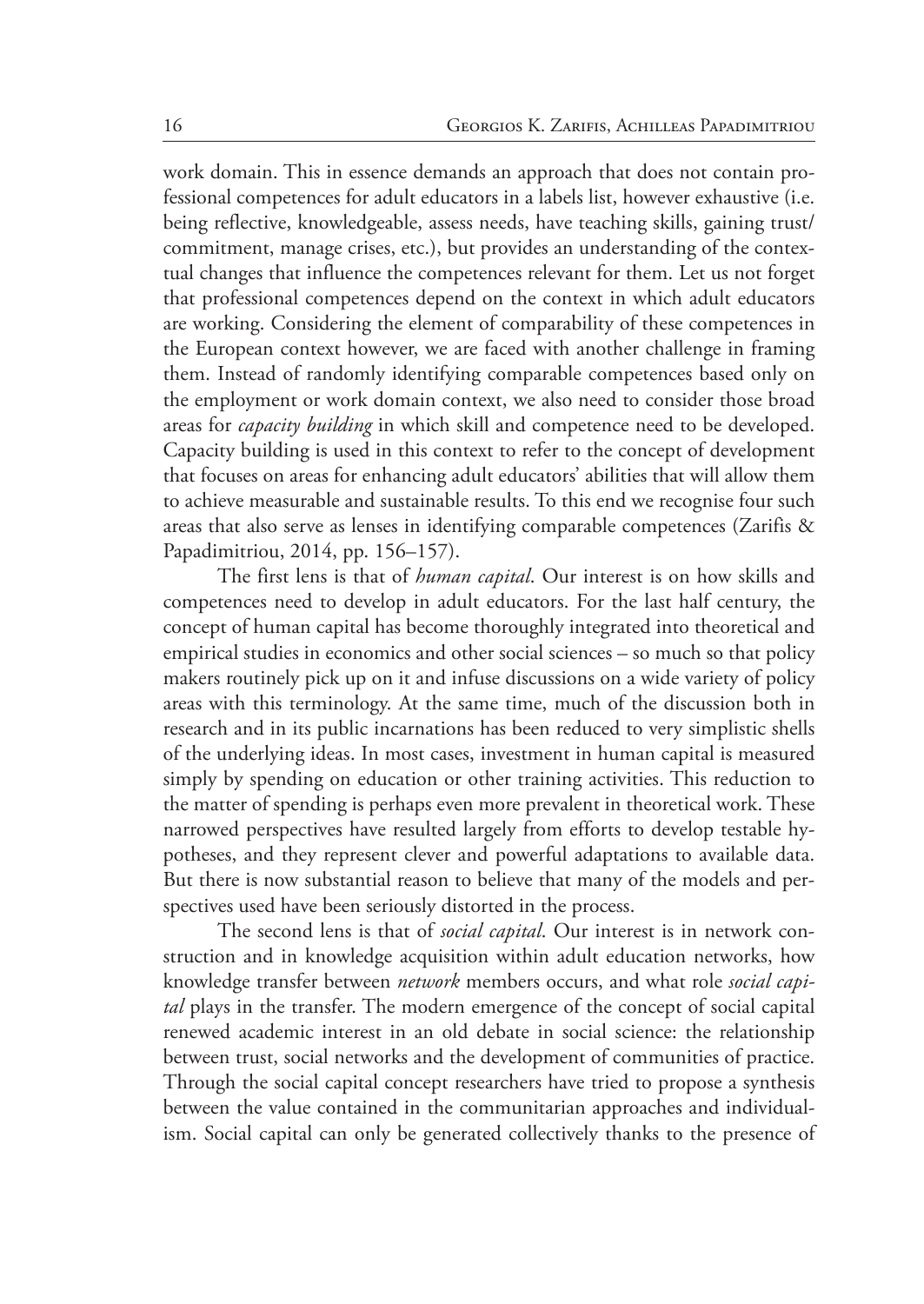communities and social networks, but individuals and groups can use it at the same time. Individuals can exploit the social capital of their networks to achieve private objectives and groups can use it to enforce a certain set of norms or behaviours. In this sense, social capital is generated collectively, but it can also be used individually, bridging the dichotomised approach of 'communitarianism' versus 'individualism'.

The third lens is *reflectivity*. Our interest is in looking at how to foster (critical) reflection among adult educators as it helps develop critical thinking skills, inform pedagogical reasoning and enhance professionalism among adult educators. Reflection — the expertise-enhancing, metacognitive, tacit process whereby personal experience informs practice — is integral to core professional practice competencies for adult educators. Development of reflective capacity has been highlighted as necessary for effective use of feedback in adult education and is an essential aspect of self-regulated and lifelong learning. Reflection can guide adult educators as they encounter the complexity that is inherent to their practice, potentially influencing the choice of how to act in "difficult or morally ambiguous circumstances". In this vein, the development of reflective practice has been associated with enhancing an individual's character or "virtue", fostering a "habit of mind", "dispositional tendency", or "morality" with which to approach pedagogical reasoning and ethical or values-related dilemmas that may arise. It also helps in developing "phronesis" — adaptive expertise or practical wisdom to guide professionally competent practice.

The fourth lens is *interculturality*. Our interest is both in interculturality and transnationality in a vision of cultural diversity, which promotes awareness, respect and understanding for ways of doing, thinking and being that are different one from another and based on a universal ground defined by human rights. Intercultural capacity is the ability to leverage the near limitless nuances of human culture into valuable insight and strategic advantage. This is of great value for adult educators in Europe because the development of intercultural sensitivity involves the movement from a monocultural/ethnocentric ("simple") to an intercultural/ ethnorelative ("complex") view of difference. This knowledge, skill and awareness can translate into behaviour changes and a range of choices in many ways.

What we are suggesting here is that identification of key comparable professional competences for adult educators needs to be approached not through a labelling process, but through a capacity-building approach that encompasses all the above elements (Zarifis & Papadimitriou, 2014). To this end identification of key activities or tasks (on the basis of capacity building), and identification of competences needed to carry out these key activities or tasks, is essential and needs to contain the following information items: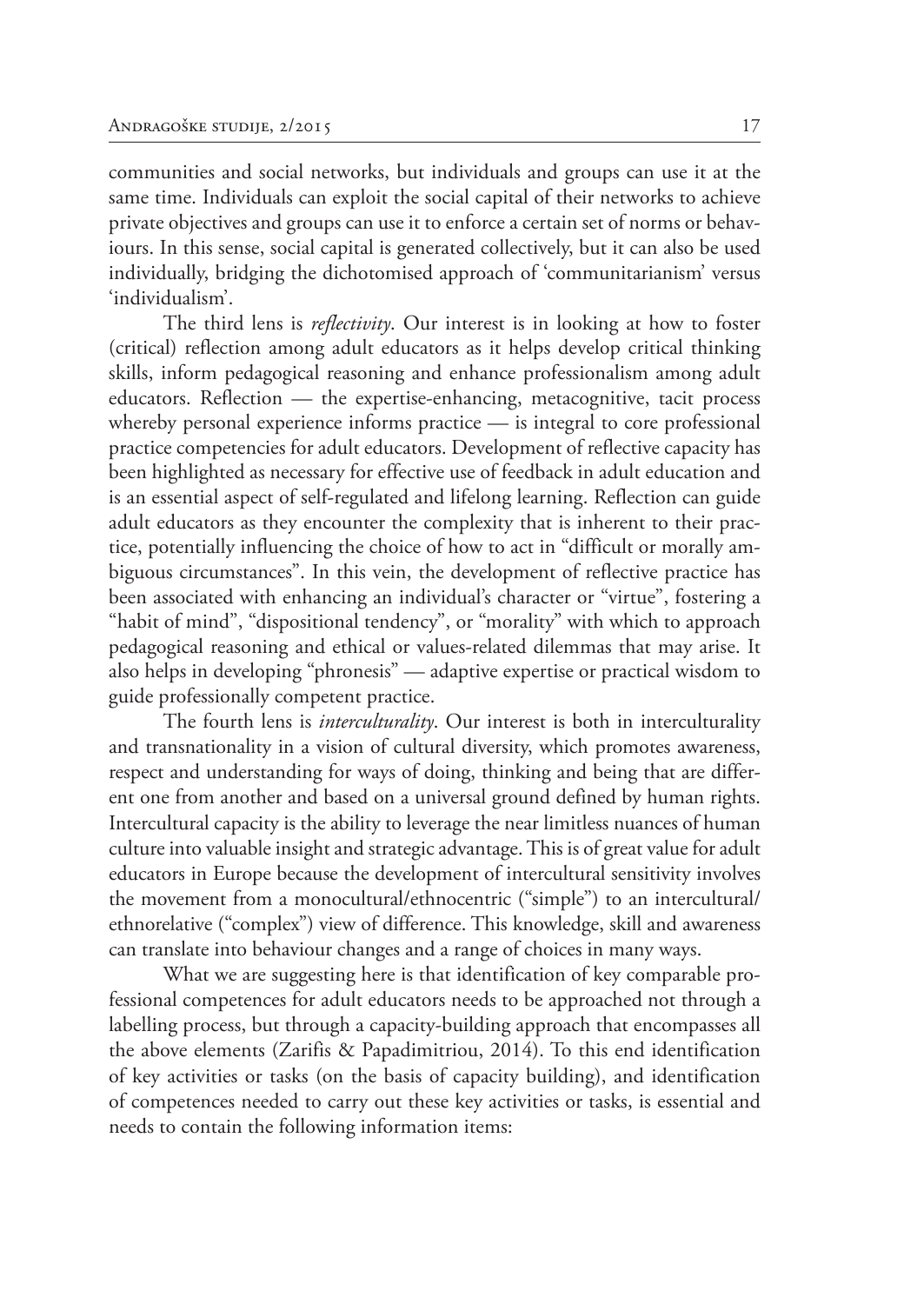- 1. *Title*: this is the header of the competence; it contains summarising information of the competence.
- 2. *Description of the competence*: this item gives a full description of the competence based on the knowledge, skills, abilities and attitudes to be considered relevant for this competence.
- 3. *Empirical underpinning*: in this item the competence described can be traced back to empirical reality.

We need, however, a more elaborate appreciation of each competence in order to create a framework. According to Buiskool et al. (2010) what is essentially needed is to find a balance between those competences needed to carry out a specific activity and those that apply to the whole sector. For example a key activity or task for adult educators in all work domains is to identify the learning needs of adult learners. This activity is commonly mentioned in job descriptions in Europe, but when seen through the capacity building perspective it also relates to some elements that should be taken into account in drawing up the competence needed to carry out this activity. This key activity can therefore be shaped so as to identify the various needs (identifying the background, history, personal goals) and possibilities, potentials and capacities of the adult learners, but with regard to the individual learner and the societal needs in a broader sense. It can also be shaped so as to identify and assess the entry level, prior learning and experience of the adult learner. Furthermore it can be shaped so as to respect the different backgrounds of the learner and be able to work with differences, as well as to network with various employers, social agents, interest groups and stakeholders in a socially and often politically complex environment. Essentially this means that the competence of identifying the learning needs of adult learners presupposes a competence in dealing with group dynamics and heterogeneity in the background, learning the needs, motivation and prior experience of adult learners, as well as competence in assessing the prior experience of adult learners, and competence in communicating and collaborating with adult learners, colleagues and stakeholders. Following this line of thought as it is presented in Buiskool et al. (2008 & 2010), in order to elaborate on each competence, the framework needs to encompass three levels of description: the *meta level* that refers to those competences that are supportive for all activities or tasks; the *generic level*, that refers to those competences that are supportive for a big share of activities or tasks; and the *specific level* that refers to those competences that are supportive for a small selection of specific activities or tasks.

The proposed framework guidelines that are presented in this paper aim to assist in identifying the key comparable professional competences needed to support the activities carried out by adult educators on an institutional level through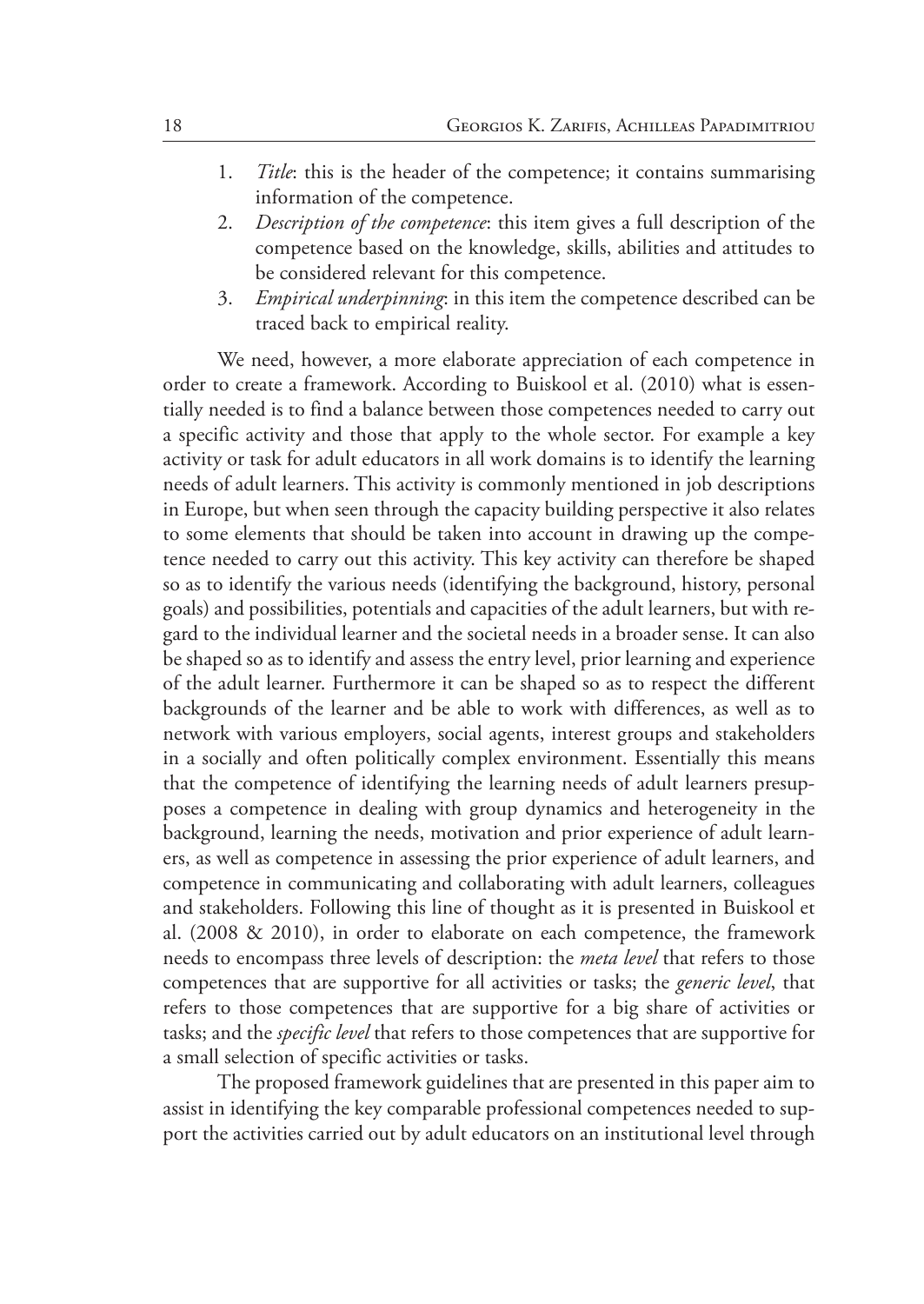a capacity-building perspective. The framework guidelines are largely based on previous work by Buiskool et al. (2008 & 2010) as well as various approaches to the professionalisation of adult educators in Europe (Milana & Skrypnyk, 2009; Zarifis, 2009 & 2012; Egetenmeyer & Nuissl, 2010; Bernhardsson & Lattke, 2011) and a number of projects that focus on the validation of competences for adult educators (VINEPAC, Flexi-Path). The proposed framework guidelines suggest that any key competence that has a comparable value also adds to capacity-building for adult educators. This means that we do not identify required competences only based on their employment premises, but we also identify competences based on understanding the obstacles that inhibit a large number of adult educators from realising their professional goals, while aiming towards enhancing the abilities that will allow them to achieve measurable and sustainable results in their domains of work. In this respect identifying comparable professional competences cannot only relate to identifying activities in specific work domains, but also relating these activities to "capacity-building areas". For such a framework to be sustainable however, it requires a community of practice that will evolve naturally and out of its members' common interest in gaining and creating new knowledge related to the field of adult education and learning. It is through the process of sharing information and experiences with the group that the members will learn from each other, and have an opportunity to develop their shared competences personally and professionally.

#### **References**

- BERNHARDSSON, N. & LATTKE, S. (2011). *Core Competencies of Adult Learning Facilitators in Europe – Findings from a Transnational Delphi Survey Conducted by the Project "Qualified to Teach"*. Available at http://www.asemlllhub.org/fileadmin/www.dpu. dk/ASEM/events/RN3/QF2TEACH\_Transnational\_Report\_final\_1\_.pdf
- Buiskool, B-J. Broek, S. D. van Lakerveld, J. A. Zarifis, G. K. & Osborne, M. (2010). *Key competences for adult learning professionals: Contribution to the development of a reference framework of key competences for adult learning professionals* (final report for the European Commission DG EAC). Zoetermeer: Research voor Beleid.
- BUISKOOL, B-J. VAN LAKERVELD, J. & BROEK, S. (2009). Educators at Work in two Sectors of Adult and Vocational Education: an overview of two European Research projects, *European Journal of Education*, *44*(2), 145–162.
- DIE (2009). *Teachers and Trainers in Adult Education and Lifelong Learning: Professional Development in Asia and Europe*. Conference Papers. 29–30 June 2009 in Bergisch Gladbach/Germany. Available at http://www.die-bonn.de/asem/ asemconfpapers.pdf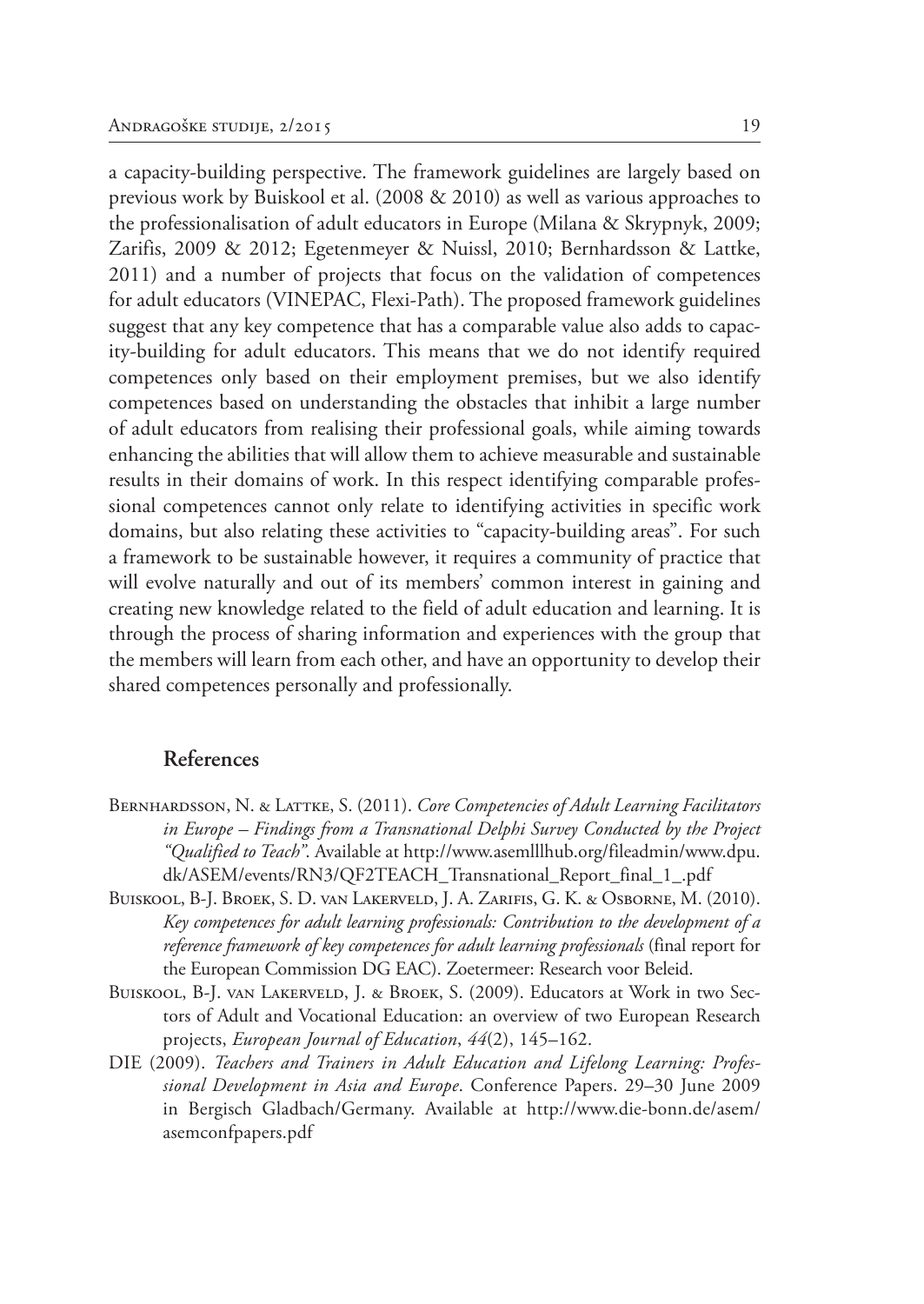- EGETENMEYER, R. & KAPPLINGER, B. (2011). Professionalisation and quality management: struggles, boundaries and bridges between two approaches. *European Journal for Research on the Education and Learning of Adults*, *2*(1), 21–35.
- Egetenmeyer, R. & Nuissl, E. (Eds.). (2010). *Teachers and Trainers in Adult and Lifelong Learning, Asian and European Perspectives*. Frankfurt am Main: Peter Lang.
- European Commission (2000). *Commission staff working paper: A Memorandum on Lifelong Learning*. Brussels: European Commission. SEC(2000) 1832. Available at http://www.see-educoop.net/education\_in/pdf/lifelong-oth-enl-t02.pdf
- European Commission (2001). *The Commission's Communication: Making a European Area of Lifelong Learning a Reality*. Brussels: European Commission. COM(2001) 678 final. Available at http://eur-lex.europa.eu/LexUriServ/LexUriServ. do?uri=COM:2001:0678:FIN:EN:PDF
- European Commission (2003). *Common European Principles for Teacher Competences and Qualifications*. Brussels: European Commission. Available at http://www.seeeducoop.net/education\_in/pdf/01-en\_principles\_en.pdf
- European Commission (2006<sup>a</sup>). *Modernising education and training: a vital contribution to prosperity and social cohesion in Europe.* 2006 Joint Interim Report of the Council and the Commission on progress under the Education & Training 2010 work programme. Brussels: European Commission. COM(2005) 549 final/2. Available at http://eur-lex.europa.eu/legal-content/EN/TXT/PDF/?uri=CELEX:5200 5DC0549&from=EN
- EUROPEAN COMMISSION (2006<sup>b</sup>). *Communication from the Commission Adult learning: It is never too late to learn*. Brussels: European Commission. COM(2006) 614 final. Available at http://eur-lex.europa.eu/LexUriServ/LexUriServ. do?uri=COM:2006:0614:FIN:EN:PDF
- EUROPEAN COMMISSION (2007<sup>a</sup>). *Communication Action Plan on Adult learning: It is always a good time to learn*. Brussels: European Commission. COM(2007) 558 final. Available at http://eur-lex.europa.eu/LexUriServ/LexUriServ.do?uri=COM: 2007:0558:FIN:EN:PDF
- European Commission (2007<sup>b</sup>). *Improving the Quality of Teacher Education*. Brussels: European Commission. COM(2007) 392 final. Available at http://www.atee1.org/ uploads/EUpolicies/improving\_the\_quality\_of\_teacher\_education\_aug2007.pdf
- European Council (2002). *Resolution on lifelong learning*. Brussels: European Council. Available at http://eur-lex.europa.eu/LexUriServ/LexUriServ.do?uri=OJ:C:2002: 163:0001:0003:EN:PDF
- European Council (2007). *Conclusions of the Council and of the Representatives of the Governments of the Member States, meeting within the Council, on improving the quality of teacher education*. Brussels: European Council. Available at www.sdcentras.lt/pla/res/Draft%20concl\_improving%20TE.doc
- European Council (2009). *Conclusions on the professional development of teachers and school leaders*, November 2009. Brussels: European Council. Available at http://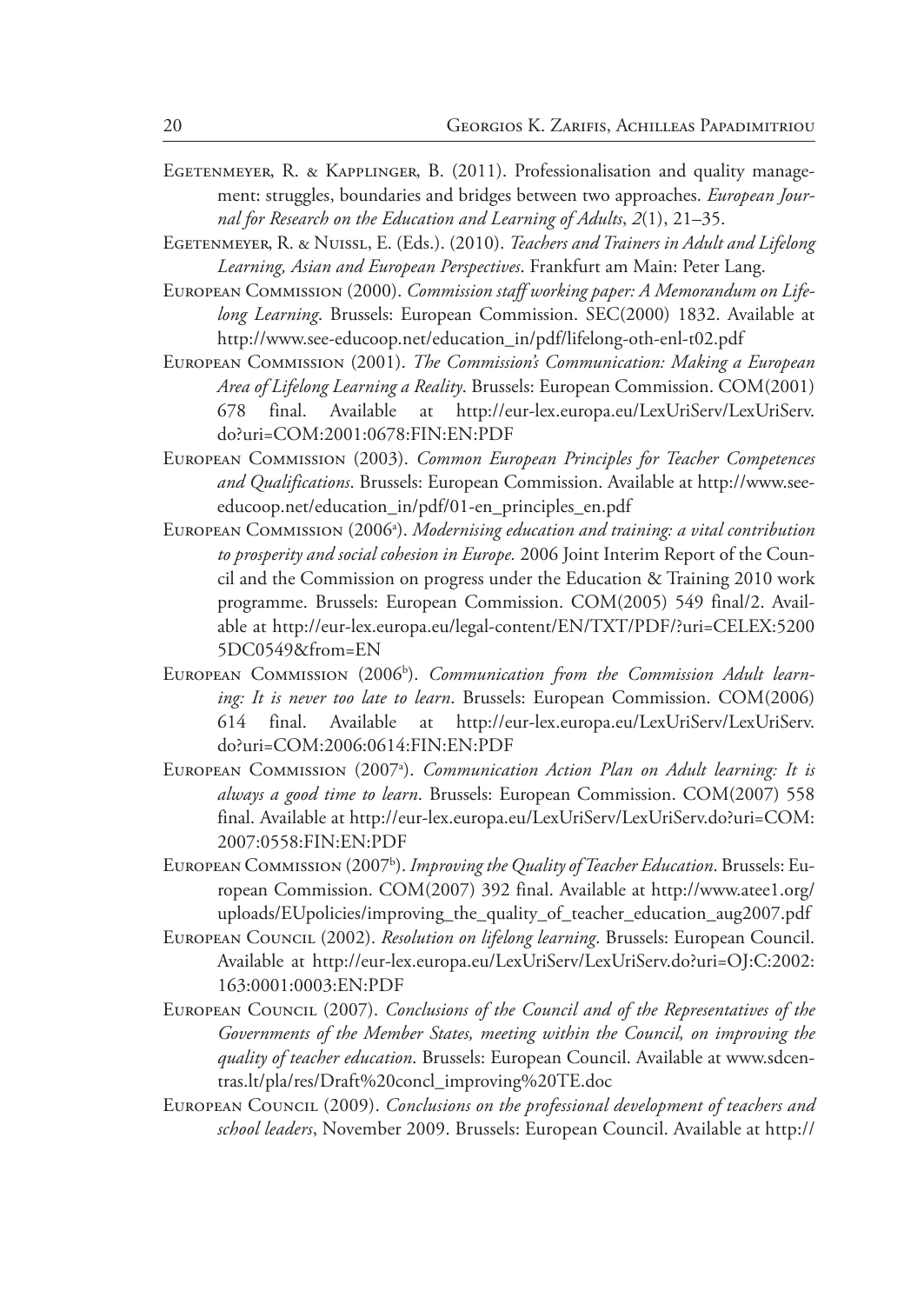eur-lex.europa.eu/LexUriServ/LexUriServ.do?uri=OJ:C:2009:302:0006:0009: EN:PDF

- JÜTTE, W. NICOLL, K. & SALLING OLESEN, H. (2011). Editorial: Professionalisation the struggle within. *European Journal for Research on the Education and Learning of Adults*, *2*(1), 7–20.
- Lassnigg, L. (2011). Contradictions in adult education structures and policies in Austria: their interrelation with the professional development of educators. *European Journal for Research on the Education and Learning of Adults*, *2*(1), 37–56.
- LATTKE, S. (2005). *Professional Development of Adult Educators in Europe*, Trends and *Challenges*. Speech given at the occasion of the 2<sup>nd</sup> European Grundtvig 3 Conference in Pafos/Cyprus, 17–18 November 2005.
- MAIER-GUTHEIL, C. & HOF, C. (2011). The development of the professionalism of adult educators: a biographical and learning perspective. *European Journal for Research on the Education and Learning of Adults*, *2*(1), 75–88.
- Milana, M. & Skrypnyk, O. (2009). *Professionals vs. role professionals: Conceptualizing professionalism among teachers of adults – Pathways towards Professionalisation*. In Teachers and Trainers in Adult Education and Lifelong Learning. Professional Development in Asia and Europe 29–30 June 2009 in Bergisch Gladbach/Germany. Bonn: Deutsches Institut für Erwachsenenbildung/German Institute for Adult Education. Available at http://www.die-bonn.de/asem/asem0922.pdf
- NUISSL, E. & LATTKE, S. (Eds.). (2008). *Qualifying adult learning professionals in Europe*. Bielefeld: Bertelsmann.
- Nuissl, E. (2009). Profession and Professional Work in Adult Education in Europe. In *Studi sulla Formazione*, Anno XII, I/II, 127–132.
- Research voor Beleid (2008). *ALPINE Adult Learning Professions in Europe: A study of the current situation, trends and issues* (final report for the European Commission DG EAC). Zoetermeer: Research voor Beleid.
- ZARIFIS, G. K. (2009). Decisions, Provisions and Disillusionment for Non-vocational Adult Learning (NVAL) Staff in South-Eastern Europe: a comparative appraisal of some policy developments with diminishing returns. *European Journal of Education*, *44*(2), 163–182.
- ZARIFIS, G. K. (2012). From Misplaced Subjective Professionalism to 'Mediated Disempowerment'. Reflecting on the varying working status of VET teaching staff in south-eastern Europe. In A. Bolder et al. (Eds.), *Beruflichkeit zwischen institutionellem Wandel und biographischem Projekt* (219–232)*.* Wiesbaden: VS Verlag für Sozialwissenschaften|Springer Fachmedien.
- ZARIFIS, G. K. & PAPADIMITRIOU, A. (2014). Identification of key comparable professional competences for adult educators in the European context. A proposed model framework. In W. Jütte and S. Lattke (Eds.), *Professionalisation of Adult Educators – International and Comparative Perspectives* (147–164). Frankfurt am Main: Peter Lang.